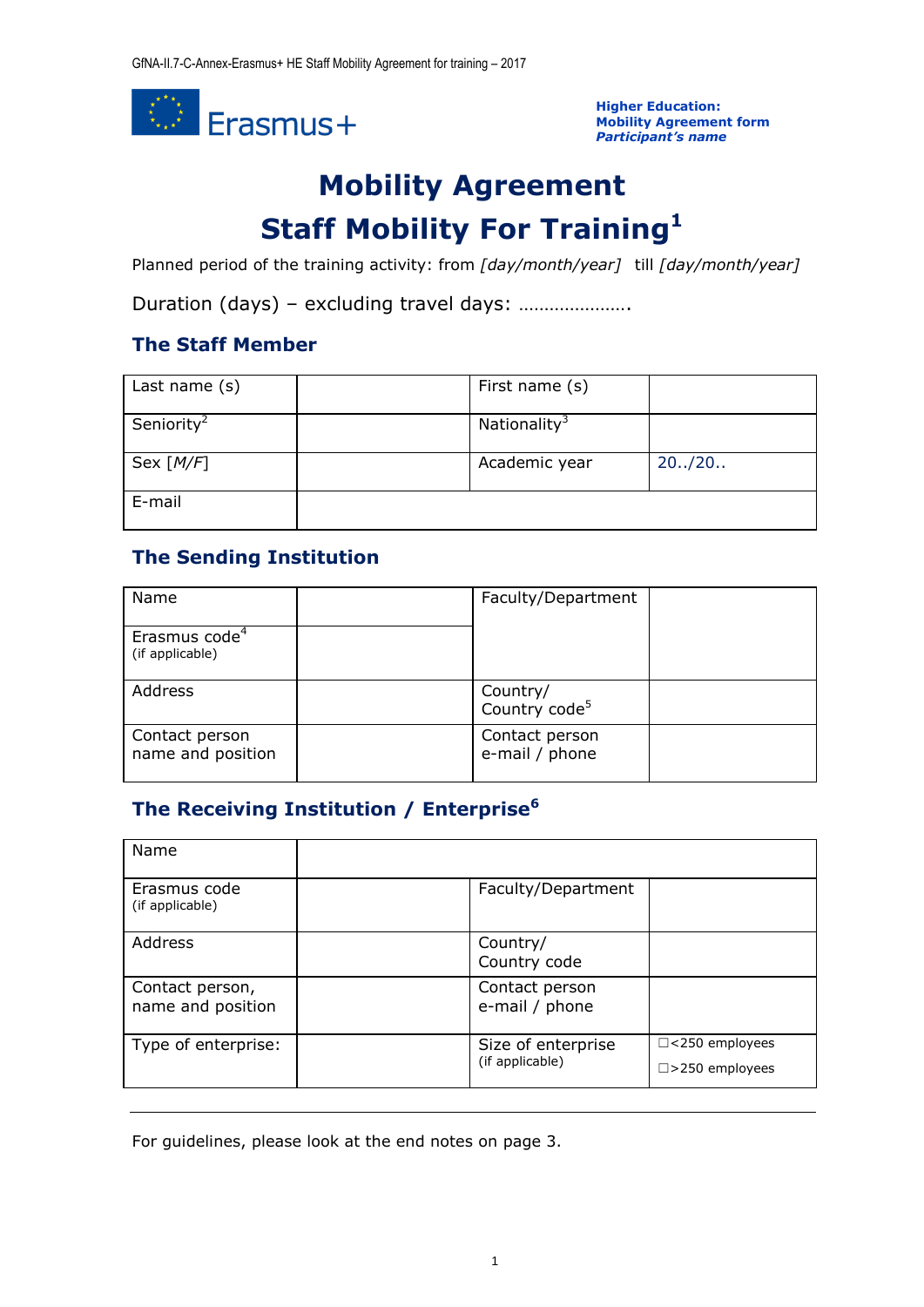

**Higher Education: Mobility Agreement form** *Participant's name*

# **Section to be completed BEFORE THE MOBILITY**

#### **I. PROPOSED MOBILITY PROGRAMME**

Language of training: ………………………………………

#### **Overall objectives of the mobility:**

**Added value of the mobility (in the context of the modernisation and internationalisation strategies of the institutions involved):**

**Activities to be carried out:**

**Expected outcomes and impact (e.g. on the professional development of the staff member and on both institutions):**